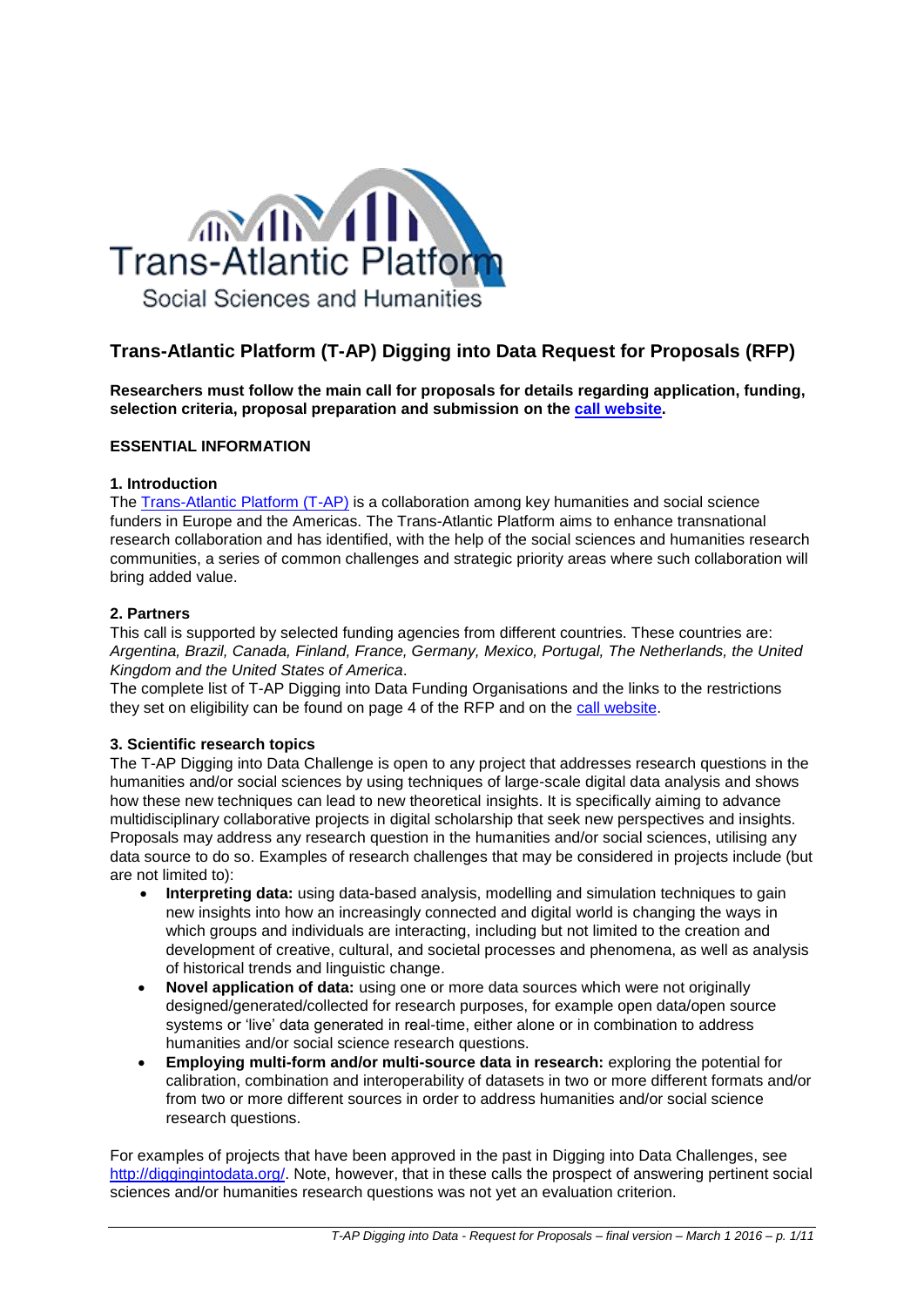

## **4. Dates**

| T-AP Digging into Data Call announcement                               | March 1, 2016 |
|------------------------------------------------------------------------|---------------|
| Closing date for submission of proposals                               | June 29, 2016 |
| Successful applicants notified after                                   | April, 2017   |
| Projects commence from (provided all relevant requirements are<br>met) | June, 2017    |
| Final end-of-grant T-AP Digging into Data Conference                   | early 2020    |

## **5. Duration of projects**

Each international project will have a duration ranging between 24 (twenty-four) and 36 (thirty-six) months.

## **6. Application procedure**

**6.1** Applications must be received by June 29, 2016 and must be submitted via the online submission system hosted by the National Endowment for the Humanities (NEH), [http://www.diggingintodata.org/.](http://www.diggingintodata.org/) German-based research teams must submit their proposal in parallel to the DFG online submission system following the instructions in the DFG Addendum. Brazil-based research teams must submit an abridged version of their proposal to FAPESP following the instructions in the FAPESP Addendum. **6.2** The coordinator of each transatlantic project partnership must submit the joint research proposal on behalf of the whole partnership.

**6.3** Applications must be submitted in English.

**6.4** Researchers can participate in no more than 2 (two) applications and submit only 1 (one) application as main Principal Investigator/coordinator.

**6.5** Applications that are late, incomplete, or ineligible will not be reviewed.

**6.6** Please consult the relevant National Eligibility Requirements before applying.

**6.7 All research teams are strongly advised to contact their relevant Funding Organisations at least four weeks before the application deadline to check the eligibility of the national teams involve**d. FAPESP will provide an official eligibility declaration to São Paulo Principal Investigators (who have to apply for it at least **45 days** before the T-AP Digging into Data deadline) and these declarations must be submitted with the T-AP Digging into Data proposal, otherwise FAPESP will not consider that project – see FAPESP Addendum. **Note that the formal eligibility of the Proposals will be determined only after June 29, 2016 (submission deadline) on the basis of all formal eligibility requirements (see 8).**

## **7. Funding principles**

**7.1** Applicants must apply as a transnational research project partnership. Each transnational project is a partnership among a number of national research teams based in any of the participating T-AP Digging into Data countries listed above. Each project must:

- consist of at least three eligible research teams based in at least three of the participating T-AP Digging into Data countries;
- include teams from both sides of the Atlantic, i.e., from Europe and the Americas;
- include teams led by an eligible Principal Investigator; if more than one team from the same country is participating in the same proposal, they must work together and designate one single Principal Investigator; and
- designate one of the Principal Investigators as the project's main Principal Investigator/coordinator.

**7.2** The T-AP Digging into Data call will be implemented through a coordinated funding scheme where each Funding Organisation will fund its own national research teams within a transnational T-AP Digging into Data project partnership.

**7.3** The available country contributions and the upper limits to the budgets that can be requested per national project team are listed in the Funding Contribution Table below.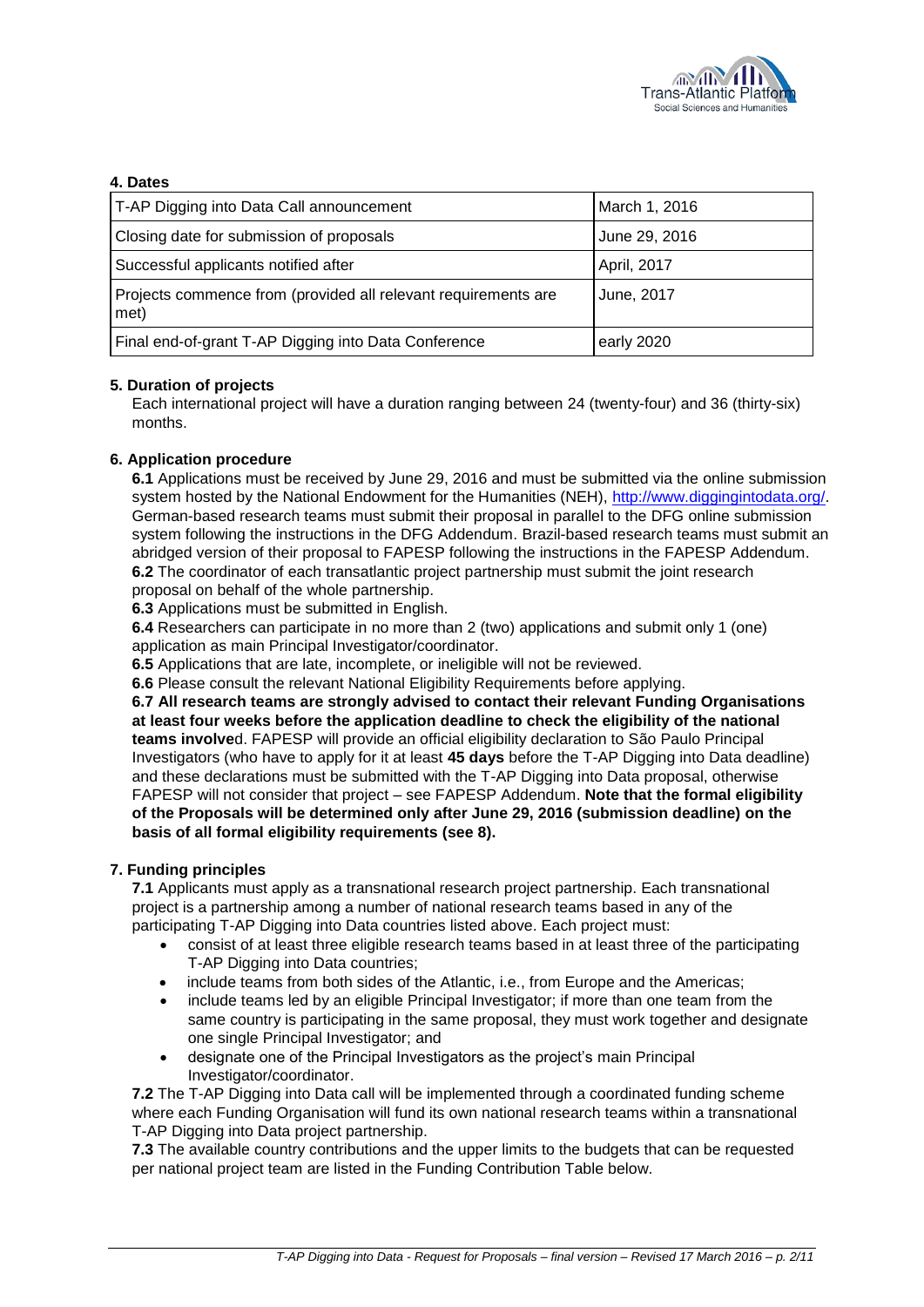

|                 |               |                        | <b>Total funding</b><br>available                                                                                                              | <b>Maximum funding that can be</b><br>requested per project                                                                                                                                                                      |
|-----------------|---------------|------------------------|------------------------------------------------------------------------------------------------------------------------------------------------|----------------------------------------------------------------------------------------------------------------------------------------------------------------------------------------------------------------------------------|
| <b>Americas</b> | Argentina     | <b>MINCyT</b>          | Up to 3 projects (EUR<br>120 000)                                                                                                              | EUR 40 000 per project; no<br>personnel costs, only (in)direct<br>costs                                                                                                                                                          |
|                 | <b>Brazil</b> | <b>FAPESP</b>          | Up to USD 400 000                                                                                                                              | Up to USD 100 000 per project<br>(including all overheads) for 36<br>months duration. For shorter<br>durations, the ceiling value will be<br>proportionally smaller.                                                             |
|                 | Canada        | <b>SSHRC</b>           | Up to 8 projects (CAD<br>1 000 000)                                                                                                            | Up to CAD 100 000 per project                                                                                                                                                                                                    |
|                 | Canada        | FRQSC/<br><b>FRQNT</b> | CAD 400 000                                                                                                                                    | Up to CAD 75 000 (+ 27% indirect<br>costs) as a premium for Quebec<br>Province eligible researchers<br>involved in a research project<br>funded by SSHRC and/or NSERC<br>to support intersectoral research<br>and collaboration. |
|                 | Canada        | <b>NSERC</b>           | Up to 6 projects (CAD<br>600 000)                                                                                                              | Up to CAD 100 000 per project                                                                                                                                                                                                    |
|                 | Mexico        | <b>CONACYT</b>         | USD 400 000                                                                                                                                    | No limit per project but total amount<br>of funding awarded to projects<br>cannot exceed USD 400 000                                                                                                                             |
|                 | <b>US</b>     | <b>NEH</b>             | Up to USD 750 000                                                                                                                              | Up to USD 175 000 if one US<br>institution; up to USD 200 000 if 2<br>or more US institutions are working<br>together. This is inclusive of indirect<br>costs.                                                                   |
|                 | US            | <b>NSF</b>             | Up to USD 750 000                                                                                                                              | Up to USD 175,000 if one US<br>institution; up to USD 200 000 if 2<br>or more US institutions are working<br>together. This is inclusive of indirect<br>costs.                                                                   |
|                 | US            | <b>IMLS</b>            | Up to USD 750 000                                                                                                                              | Up to USD 175 000 if one US<br>institution; up to USD \$200,000 if 2<br>or more US institutions are working<br>together. This is inclusive of indirect<br>costs.                                                                 |
| <b>Europe</b>   | Germany       | <b>DFG</b>             | Up to 15 projects if<br>standards of<br>excellence are met.<br>Funding comes from<br>the regular individual<br>research grants<br>competition. | As in DFG's individual research<br>grants scheme, there is no<br>maximum allowable sum for<br>individual projects. Note, however,<br>that all budgetary items have to be<br>well justified.                                      |
|                 | Finland       | <b>AKA</b>             | 4 projects<br>(EUR 700 000)                                                                                                                    |                                                                                                                                                                                                                                  |
|                 | France        | <b>ANR</b>             | Up to EUR 1 200 000                                                                                                                            | Up to EUR 180 000 per project                                                                                                                                                                                                    |
|                 | Portugal      | <b>FCT</b>             | 4 projects                                                                                                                                     | The maximum funding per project<br>for up to 3 years duration is<br>62.500,00 Euros, to be<br>shared between participating<br>Portuguese institutions.                                                                           |
|                 | Netherlands   | <b>NWO</b>             | Up to EUR 1 000 000                                                                                                                            | Up to EUR 125 000 per project                                                                                                                                                                                                    |
|                 | <b>UK</b>     | <b>AHRC</b>            | Up to GBP 500 000                                                                                                                              |                                                                                                                                                                                                                                  |

*T-AP Digging into Data Funding Organisation Funding Contribution Table*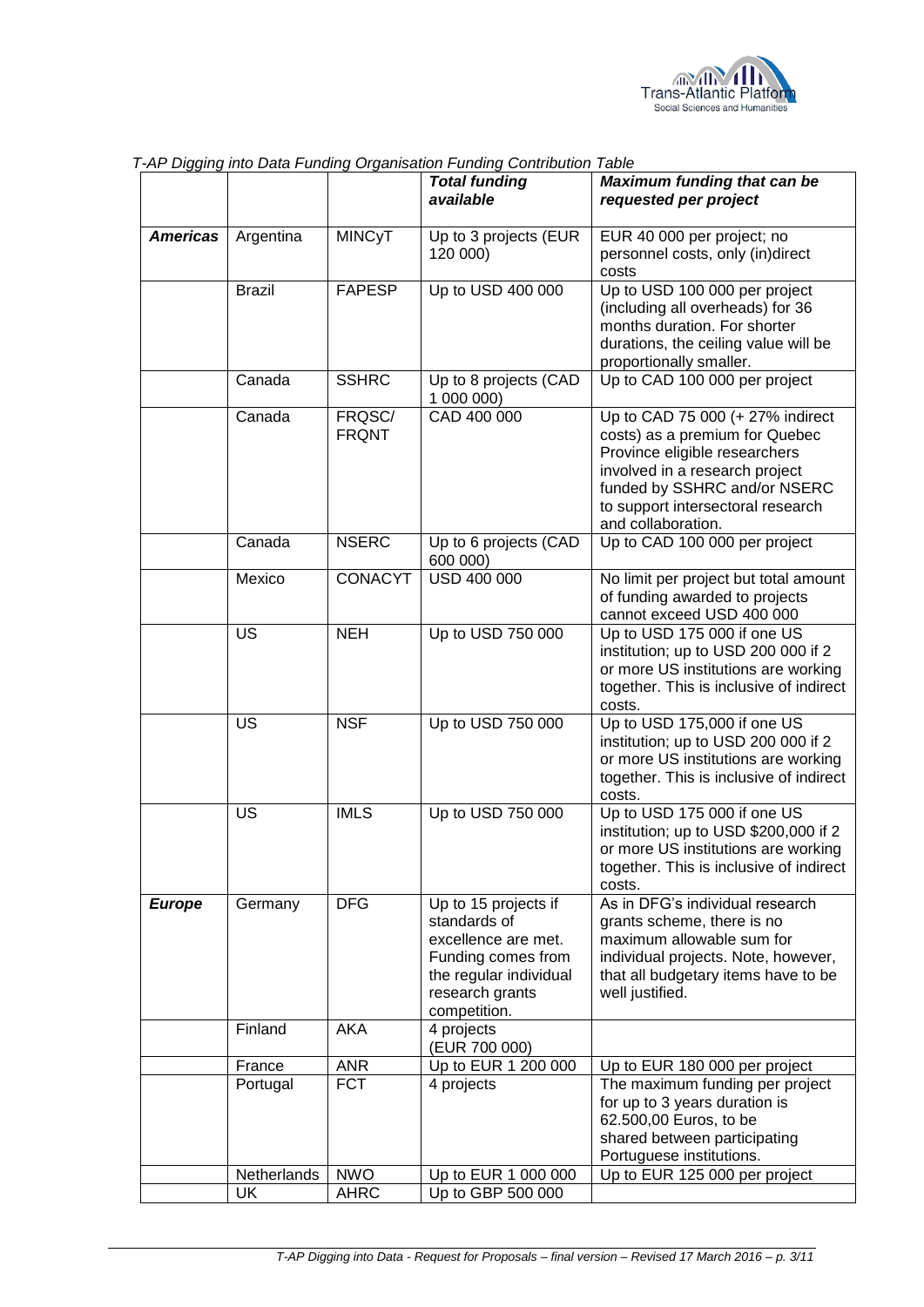

|  | UK | <b>ESRC</b> | Up to GBP 500 000 | Up to GBP 150 000 (full fEC) for     |
|--|----|-------------|-------------------|--------------------------------------|
|  |    |             |                   | applications from a single UK        |
|  |    |             |                   |                                      |
|  |    |             |                   | institution; up to GBP 200 000 (full |
|  |    |             |                   | fEC) if two or more UK institutions  |
|  |    |             |                   | are collaborating on a single        |
|  |    |             |                   | application.                         |

**7.4** Since funding will be awarded according to the terms and conditions of the relevant Funding Organisation, the actual costs that can be funded through the project may vary for national research teams in a given transnational project partnership. Applicants should therefore thoroughly check all national and/or regional regulations and rules of the relevant Funding Organisations. **7.5** Researchers from other countries/regions than T-AP Digging into Data partner countries/regions may participate in the project. However no funding can be applied for them from the T-AP Digging into Data programme (unless otherwise stated within the individual agency Addendum). A formal letter guaranteeing their own funding for participating in the T-AP Digging into Data project must be appended to the application. The successful execution of a project cannot depend on these outside participants.

## **8. T-AP Digging into Data Eligibility Requirements of participating Funding Organisations**

Each Funding Organisation has its own restrictions on the eligibility of potential applicants. The links below refer to the Addenda containing each Funding Organisation's eligibility rules, requirements, funding mandates, policies, eligible costs and procedures. Please consult these RFP Addenda before applying.

|                 |                    |                | <b>Contact Person(s)</b>                        | Link to               |
|-----------------|--------------------|----------------|-------------------------------------------------|-----------------------|
|                 |                    |                |                                                 | <b>Eligibility</b>    |
|                 |                    |                |                                                 | <b>Requirements</b>   |
| <b>Americas</b> | Argentina          | <b>MINCYT</b>  | Monica Silenzi (msilenzi@mincyt.gob.ar))        | <b>MINCYT RFP</b>     |
|                 |                    |                | Alejandra Davidziuk (madavidziuk@mincyt.gob.ar) | Addendum              |
|                 |                    |                | Agustina Velo (avelo@mincyt.gob.ar)             |                       |
|                 | <b>Brazil</b>      | <b>FAPESP</b>  | Vera Schmidt (chamada_digging@fapesp.br)        | <b>FAPESP RFP</b>     |
|                 |                    |                |                                                 | Addendum              |
|                 | Canada             | <b>SSHRC</b>   | Mika Oehling (mika.oehling@sshrc-crsh.gc.ca)    | Canadian              |
|                 | Canada             | FRQSC/         | Étienne Carbonneau                              | <b>Funders RFP</b>    |
|                 |                    | <b>FRQNT</b>   | (etienne.carbonneau@frq.gouv.qc.ca)             | <b>Addendum</b>       |
|                 | Canada             | <b>NSERC</b>   | Dave Bowen (dave.bowen@nserc-crsng.gc.ca)       |                       |
|                 | Mexico             | <b>CONACYT</b> | Humberto Aarón Sandoval Herrera                 | <b>CONACYT RFP</b>    |
|                 |                    |                | (asandoval@conacyt.mx)                          | <b>Addendum</b>       |
|                 | US                 | <b>NEH</b>     | Jennifer Serventi (jserventi@neh.gov)           | <b>NEH RFP</b>        |
|                 |                    |                |                                                 | Addendum              |
|                 | US                 | <b>NSF</b>     | Joan Maling (jmaling@nsf.gov)                   | <b>NSF RFP</b>        |
|                 |                    |                |                                                 | Addendum              |
|                 | <b>US</b>          | <b>IMLS</b>    | Trevor Owens (tiowens@imls.gov)                 | <b>IMLS RFP</b>       |
|                 |                    |                |                                                 | Addendum              |
| <b>Europe</b>   | Germany            | <b>DFG</b>     | Matthias Kiesselbach                            | <b>DFG RFP</b>        |
|                 |                    |                | (Matthias.Kiesselbach@dfg.de)                   | Addendum              |
|                 | Finland            | AKA            | Satu Huuha-Cissokho (satu.huuha-                | <b>AKA RFP</b>        |
|                 |                    |                | cissokho@aka.fi)                                | Addendum              |
|                 | France             | <b>ANR</b>     | François Héran                                  | <b>ANR RFP</b>        |
|                 |                    |                | (Francois.Heran@agencerecherche.fr)             | Addendum              |
|                 | Portugal           | <b>FCT</b>     | Gonçalo Zagalo Pereira (goncalo.zagalo@fct.pt)  | <b>FCT RFP</b>        |
|                 |                    |                |                                                 | Addendum              |
|                 | <b>Netherlands</b> | <b>NWO</b>     | Anne Westendorp/Alice Dijkstra                  | <b>NWO RFP</b>        |
|                 |                    |                | (diggingintodata@nwo.nl)                        | Addendum              |
|                 | <b>UK</b>          | <b>AHRC</b>    | Thomas Trewhella (t.trewhella@ahrc.ac.uk)       | <b>UK Funders RFP</b> |
|                 | <b>UK</b>          | <b>ESRC</b>    | Samantha McGregor                               | Addendum              |
|                 |                    |                | (samantha.mcgregor@esrc.ac.uk)                  |                       |

**For detailed proposal characteristics and guidelines and more detailed descriptions of this transnational funding opportunity, please consult the next pages of this Request for Proposals (RFP) below.**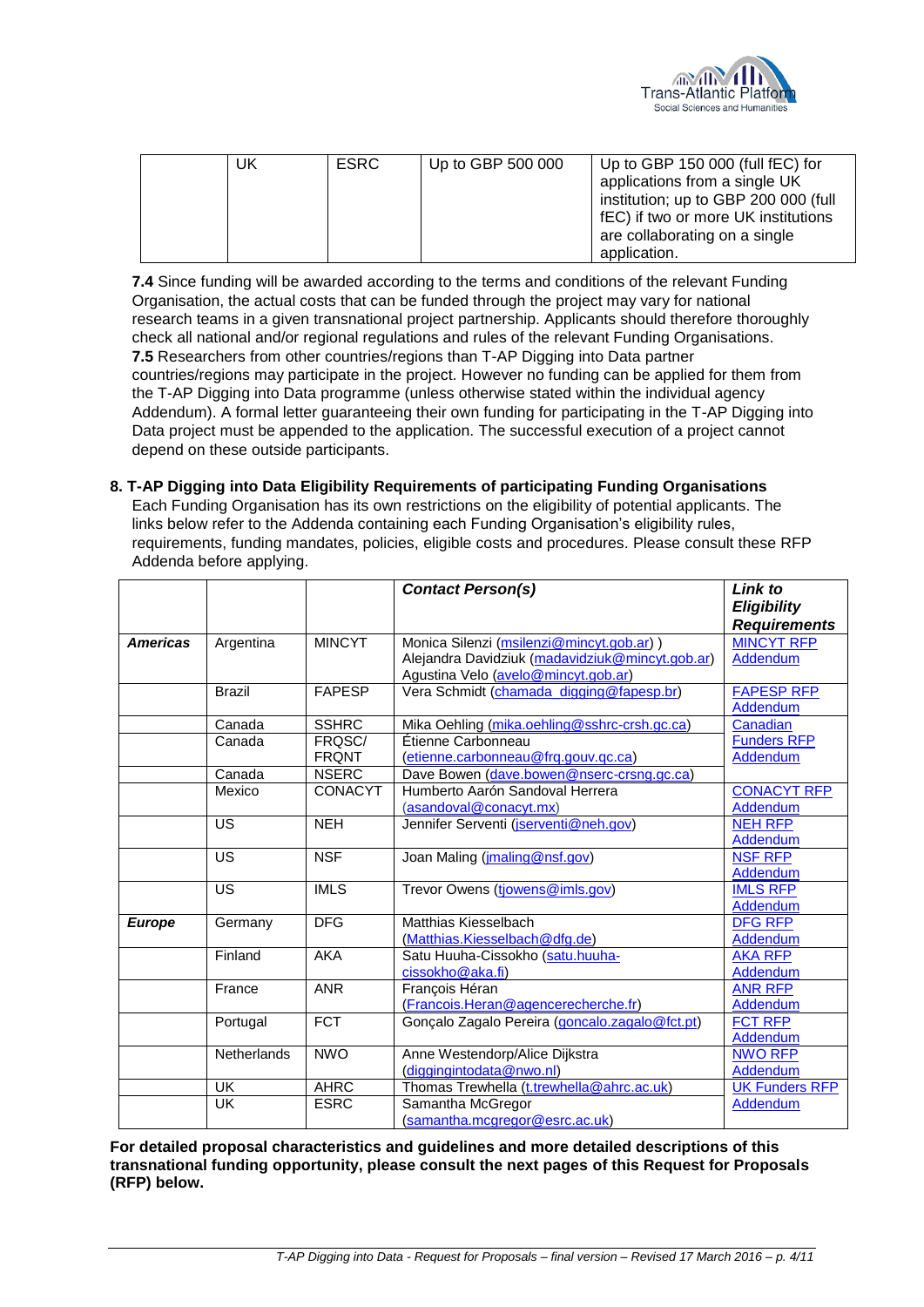

## **Trans-Atlantic Platform (T-AP) Digging into Data Request for Proposals**

## **1. Programme Description/Scope**

## **Overview of T-AP Digging into Data**

The [Trans-Atlantic Platform \(T-AP\)](http://www.transatlanticplatform.com/voorpagina) is a collaboration among key humanities and social science funders in Europe and the Americas. The Trans-Atlantic Platform aims to enhance transnational research collaboration and has identified, with the help of the social sciences and humanities research communities, a series of common challenges and strategic priority areas where such collaboration will bring added value.

Building on the successful Digging into Data Challenge, which has challenged the research community to help 21st century digital scholarship since 2009, the T-AP Digging into Data call is the first to be supported by (associate) partners in the T-AP Platform; it provides researchers on both sides of the Atlantic an opportunity to jointly request funding for collaborative research projects.

The four overarching goals of the T-AP Digging into Data Challenge are to

- address humanities and social sciences research questions by using innovative research techniques in large-scale data analysis; and show how these new techniques can lead to new theoretical insights;
- stimulate transatlantic research collaborations that provide added value to digital scholarship in the humanities and social sciences, i.e., above what can be accomplished by single-nation efforts;
- foster interdisciplinary collaboration among researchers in the humanities, social sciences, computer sciences, library science, archival science, information sciences, mathematical and statistical sciences, engineering, and other fields, around questions of data analysis; and
- promote efficient access to and sharing of the materials for research by working with data repositories that hold large digital collections.

The T-AP Digging into Data Challenge is open to any project that addresses research questions in the humanities and/or social sciences by using techniques of large-scale digital data analysis. It is specifically aiming to advance multidisciplinary collaborative projects in digital scholarship that seek new perspectives and insights. Proposals may address any research question in the humanities and/or social sciences, utilising any data source and computer science techniques to do so. Examples of research challenges that may be considered in projects include (but are not limited to):

- **Interpreting data:** using data-based analysis, modelling and simulation techniques to gain new insights into how an increasingly connected and digital world is changing the ways in which groups and individuals are interacting, including but not limited to the creation and development of creative, cultural, and societal processes and phenomena, as well as analysis of historical trends and linguistic change.
- **Novel application of data:** using one or more data sources which were not originally designed/generated/collected for research purposes, for example open data/open source systems or 'live' data generated in real-time, either alone or in combination to address humanities and/or social science research questions.
- **Employing multi-form and /or multi-source data in research:** exploring the potential for calibration, combination and interoperability of datasets in two or more different formats and/or from two or more different sources in order to address humanities and/or social science research questions.

The T-AP Digging into Data Challenge will bring together international research teams from both sides of the Atlantic to advance research and to share their results openly, so that others may learn from them.

The following list of research Funding Organisations participate in the T-AP Digging into Data call.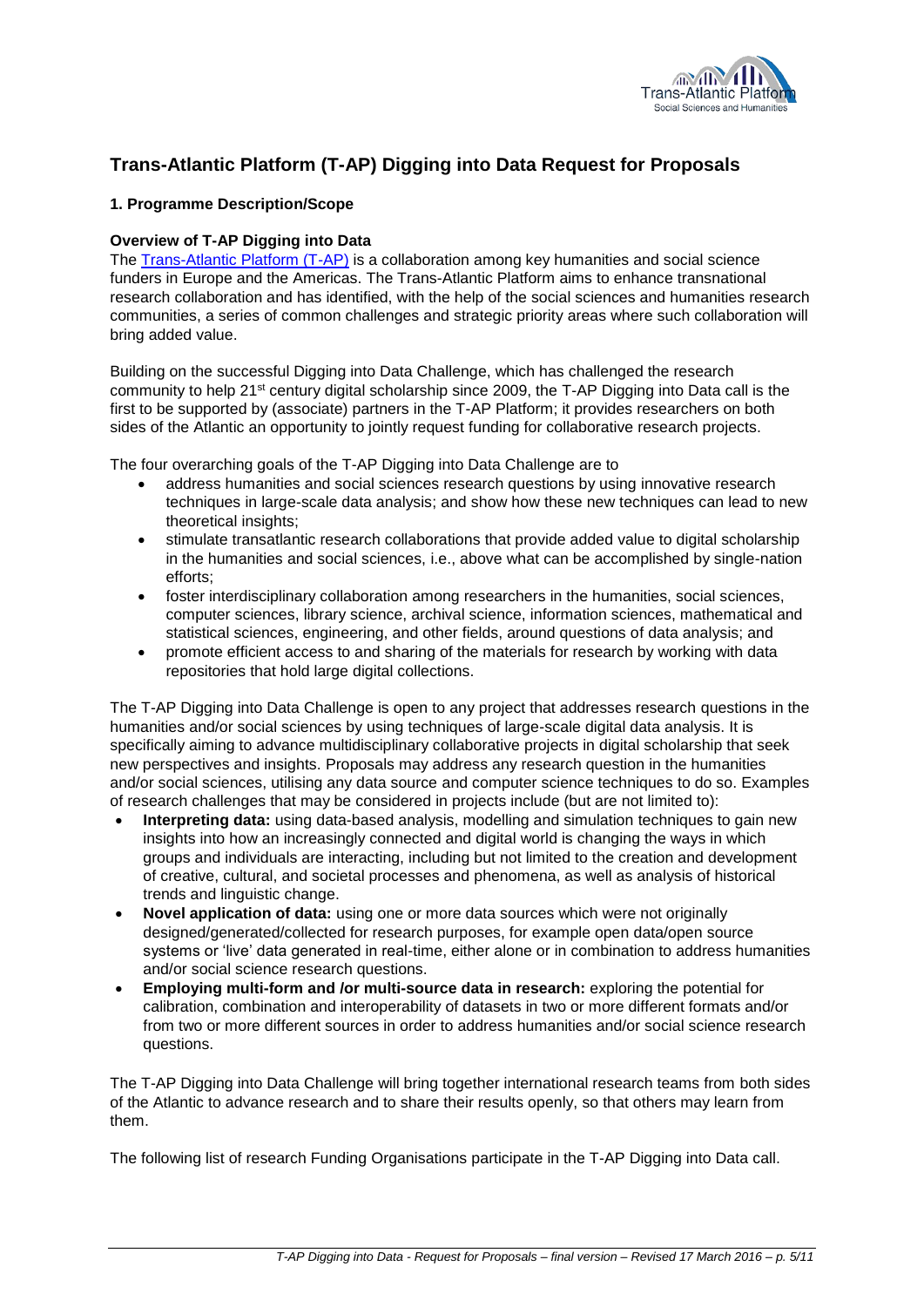

| Americas | Argentina          | <b>MINCYT</b>  | Ministerio de Ciencia, Tecnología e Innovación<br>Productiva                                                  |
|----------|--------------------|----------------|---------------------------------------------------------------------------------------------------------------|
|          | <b>Brazil</b>      | <b>FAPESP</b>  | Fundação de Amparo à Pesquisa do Estado de São<br>Paulo                                                       |
|          | Canada             | <b>SSHRC</b>   | Social Sciences and Humanities Research Council                                                               |
|          | Canada             | FRQSC/FRQNT    | Fonds de Recherche du Québec Société et culture//<br>Fonds de recherche du Québec - Nature et<br>technologies |
|          | Canada             | <b>NSERC</b>   | Natural Sciences and Engineering Research Council                                                             |
|          | Mexico             | <b>CONACYT</b> | Consejo Nacional de Ciencia y Tecnología                                                                      |
|          | US                 | NEH.           | National Endowment for the Humanities                                                                         |
|          | US                 | NSF.           | <b>National Science Foundation</b>                                                                            |
|          | US.                | <b>IMLS</b>    | Institute of Museum and Library Services                                                                      |
| Europe   | Germany            | <b>DFG</b>     | Deutsche Forschungsgemeinschaft                                                                               |
|          | Finland            | AKA            | Suomen Akatemia                                                                                               |
|          | France             | <b>ANR</b>     | Agence Nationale de la Recherche                                                                              |
|          | Portugal           | <b>FCT</b>     | Fundação para a Ciência e a Tecnologia                                                                        |
|          | <b>Netherlands</b> | <b>NWO</b>     | Nederlandse Organisatie voor Wetenschappelijk<br>Onderzoek                                                    |
|          |                    | <b>AHRC</b>    |                                                                                                               |
|          | UK                 |                | Arts and Humanities Research Council                                                                          |
|          | UK.                | <b>ESRC</b>    | Economic and Social Research Council                                                                          |

*List of Funding Organisations Participating in the T-AP DiD Call*

This Request for Proposals (RFP) explains how to apply to the T-AP Digging into Data Challenge. **Please note that each national/regional Funding Organisation has also produced an RFP Addendum with information specific to its respective rules, requirements, funding mandates, policies, eligible costs and procedures. Please consult the appropriate Addenda prior to applying.** All of these documents are available on the [T-AP](http://www.transatlanticplatform.com/) and [Digging into Data Challenge](http://diggingintodata.org/) websites.

#### **2. Type of research that can be funded**

T-AP Digging into Data proposals should address humanities and/or social sciences research questions by using innovative research techniques to analyse large and/or complex datasets and show how these new techniques can lead to new theoretical insights. Projects can propose to develop new tools and methods, but always with the goal of (better) improving how pertinent humanities and/or social sciences research questions can be addressed and describing what new theoretical insights these technical and methodological innovations will give rise to. Projects must constitute substantive integrated work. Costs for travel and subsistence, meetings, workshops and events organisation or dissemination can be requested (subject to national funding rules) as part of larger research operations, but proposals consisting solely of networking activities or requests for mobility funding are not invited.

#### **3. Proposals must consider**

#### **3.1 Providing access to grant products and research outcomes**

All funders of the T-AP Digging into Data Challenge endeavour to make the products and research results from their grants available to the broadest possible audience. The goal is for scholars, educators, students, and the international public to have ready and easy access to the wide range of publicly funded project outcomes. For projects that lead to the development of digital content, all other considerations being equal, the T-AP Digging into Data partners give preference to those that provide free access to the public. Detailed guidance on access and dissemination matters can be found in the instructions for the narrative in Section 8, below (see the heading "Regulations for uses and dissemination of knowledge & information").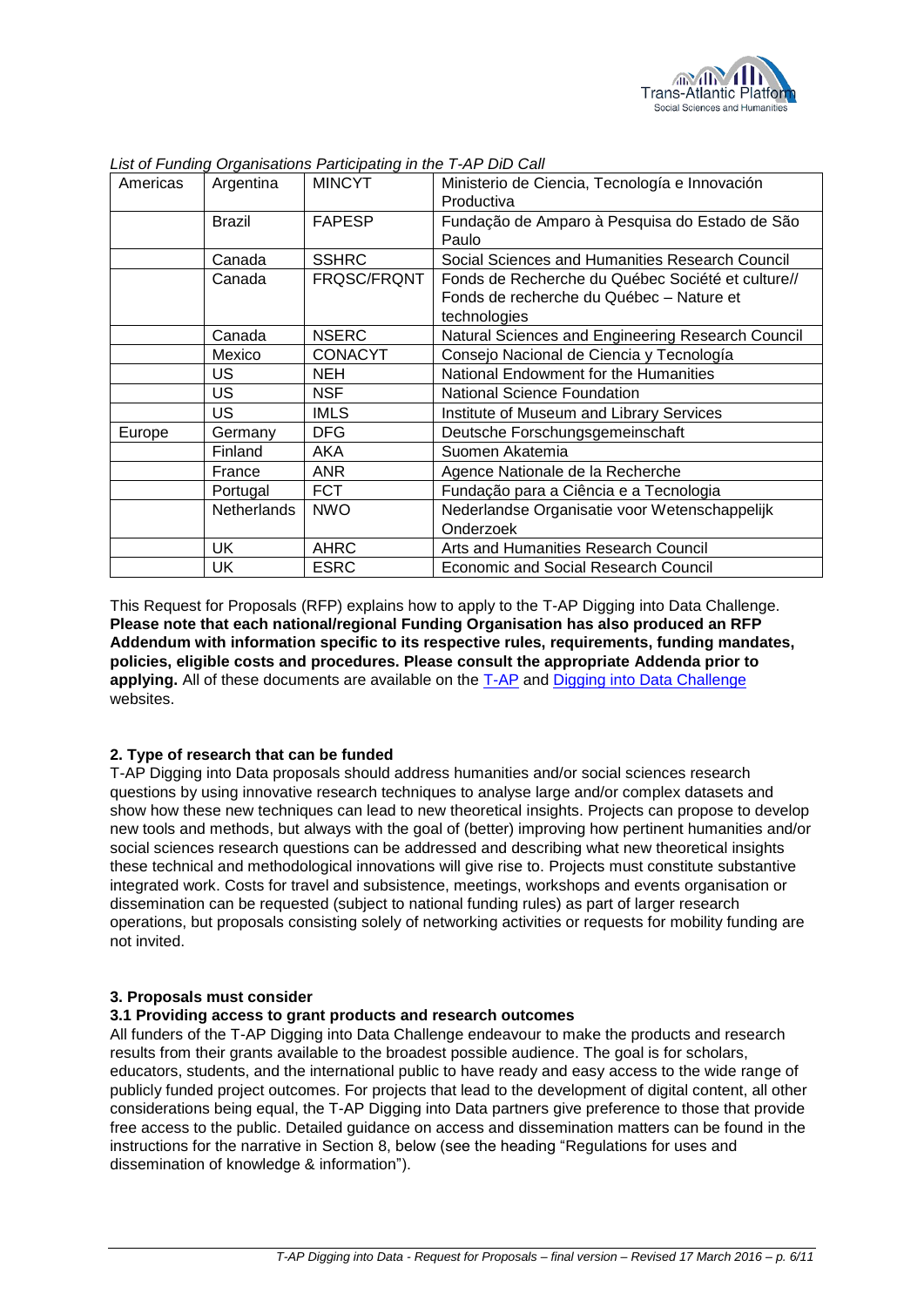

## **3.2 Data sources**

The size, complexity and veracity of the dataset may vary, depending on the community collecting and using it. The T-AP Digging into Data Challenge is interested in exploring research that is done at a large scale – at the point where new computational methods must be employed. Recognizing this, for several years the Digging into Data programme has been curating a list of digital data repositories in [various fields](http://diggingintodata.org/#quicktabs-quick_nav_interior_about=1) that are willing to make their data available to the wider research community. Applicants are welcome to consult this list (or make suggestions for additions) but are in no way required to limit their research to the listed data repositories.

#### **3.3 Primary data collection is not funded**

Primary data collection will not be funded under this call<sup>1</sup>. However, new datasets created through data linkage are permitted. It is part of our data policy that datasets generated from T-AP funded research, including through data linkage, should – whenever possible – be made available for re-use and deposited.

#### **4. Application's contents**

 $\overline{a}$ 

The application consists of a cover sheet and 10 separate documents that must be uploaded by the main Principal Investigator/coordinator of the transnational project to the **competition website**<sup>2</sup>. On this website you will also find a step-by-step manual for submitting your proposal.

First you have to enter some basic information in the online web form which will be used as a cover sheet for your application documents:

- Title and acronym of the proposal
- Name and affiliation of each of the project PIs
- Total funding requested per partner country
- Discipline(s) covered by the project, and
- Start date and duration of the project

All of the following 10 documents should be saved as PDF (Portable Document Format) files prior to uploading via the [competition website](http://www.transatlanticplatform.com/)<sup>2</sup>

**4.1 Statement of significance** (maximum of one page): Provide an abstract of the project, written for a general audience, which explains the significance of the project. Please clearly indicate the names, institution and countries of the Principal Investigators of the research teams.

**4.2 Table of contents:** List all parts of the application and number all pages consecutively.

**4.3 Narrative** (maximum of ten pages, i.e., 5000 words): All pages should be single spaced, have one-inch margins, and the font size should be no smaller than eleven point. In the narrative, please discuss the following:

- a. Describe and discuss the objectives and research questions you are addressing in your project and make the case for their importance to the humanities and/or social sciences. Discuss your proposed methodology for addressing these questions.
- b. Provide a clear and concise summary of a state of the art survey of the relevant field. The goal of the survey is to call attention to similar work in the area of study. If there are existing projects that are similar in nature to your project, please describe them and discuss how they relate to the proposed project. This environmental scan should make it clear that you are aware of similar work being done; it should explain how the proposed project contributes to and advances the field.

 $1$  Note that FAPESP may sometimes make an exception for creating new Brazilian sources, if this contributes to the research. Please contact FAPESP to make sure.

<sup>&</sup>lt;sup>2</sup> Note that some Funding Organisations (see listing on page 2) require that applicants must also upload the proposal to the relevant Funding Organisation(s) online submission system (see RFP Addenda for detailed instructions.)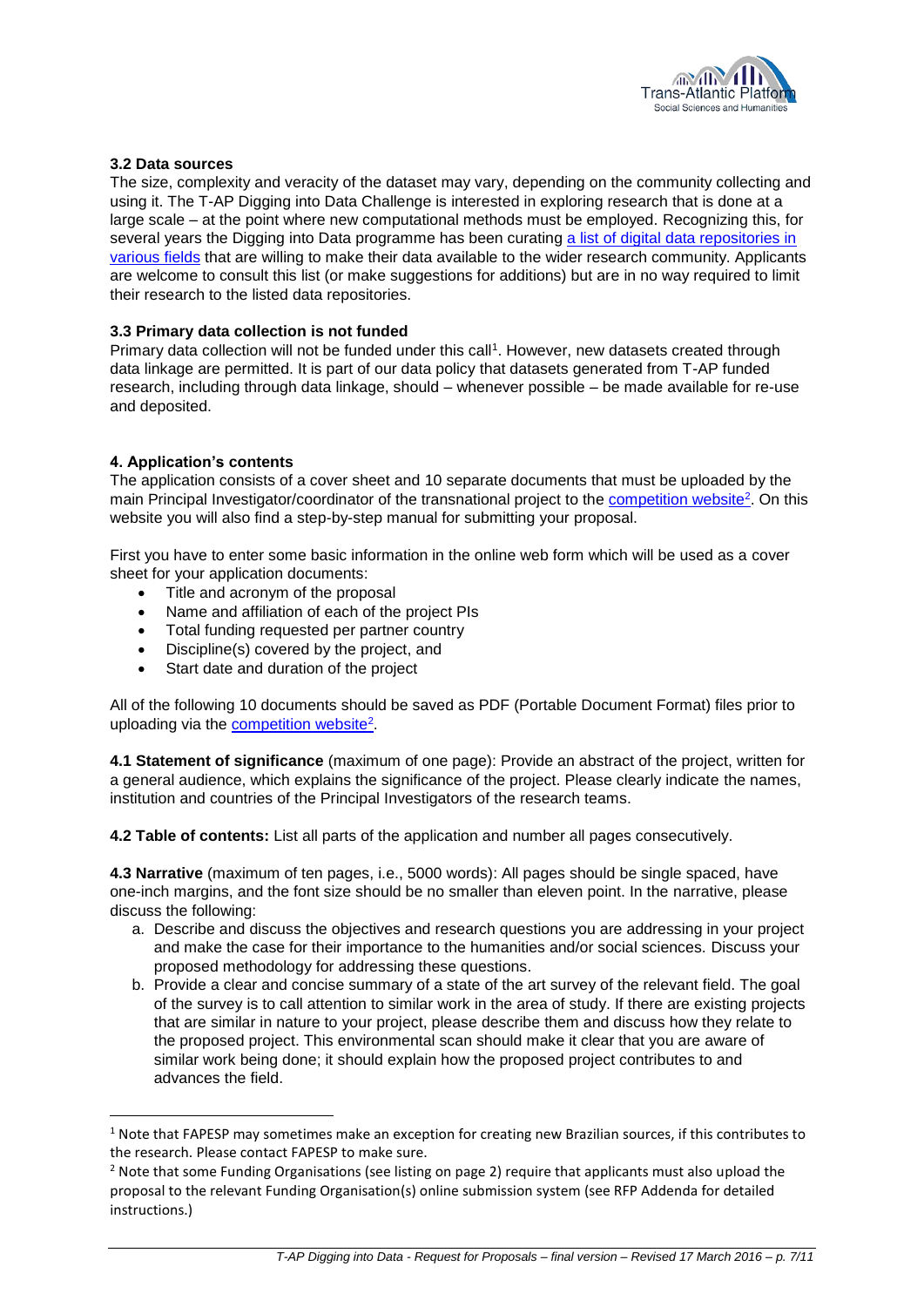

- c. Discuss how the project addresses the overarching goals of the T-AP Digging into Data Challenge as described in this RFP, including the added value to the research endeavour of the proposed transnational partnership.
- d. Describe in detail the data chosen for the project. Demonstrate appropriate authorisation related to intellectual property or privacy issues associated with the data needed for the project. In the Letters of Commitment Section below, provide letters from the data guardians, indicating permissions to use the data, if appropriate.
- e. Provide a concise history of the project, including information about preliminary research or planning, financial support and/or in-kind contributions already received, and resources or research facilities available.
- f. Describe how your research project will assist in the training of students and newer-to-the-field researchers on your team.

**4.4 References cited** (maximum of two pages): Please put all references cited into one document.

**4.5 Data Management Plan (DMP)** (maximum of two pages): Applicants should jointly prepare a DMP for their project. The plan should describe how the project team will manage and disseminate data generated or collected by the project. For example, projects in this category may generate data such as software code, algorithms, digital tools, data sets, reports, articles, research notes, or websites.

**4.6 Project Management, Dissemination, and Communications Plan (PMDC)** (maximum of five pages): Applicants should jointly prepare a PMDC which also specifies how all project partners plan to implement it. The PMDC should contain four sections:

- **a. Roles and responsibilities:** Briefly describe how the project will be managed including reporting and decision making. List all members of the project team(s), their roles and contact details (including primary affiliation and country). Indicate the time allocated by those members to the project in days/hours over the course of the project.
- **b. Collaborations:** Please describe relevant present and past collaborations of the PIs and team members relevant to this proposal.
- **c. Work plan:** Describe the project's key aims and objectives and your work products (e.g., publications, software, etc.). Include a detailed quarterly work plan that describes tasks, deliverables and milestones. Discuss what "success" means for these deliverables and milestones and how you plan to measure it. Also discuss possible risks or barriers to success, their likelihood, and how you plan to avoid or mitigate them. These risks might be related to time (e.g., staff time, length of project), resources (e.g., money, materials), assumptions/ expectations etc.
- **d. Dissemination and communication:** Identify the target audiences for your project's work products, how you will engage with them and how they will benefit. Describe your communication channels such as web pages, social media outreach (e.g., a project Twitter account and/or blog), training or mentoring opportunities, events, videos, or publications that the project team plans to create should it receive the award. Applicants should keep in mind that outreach is an important part of the T-AP Digging into Data Challenge, as one goal is to bring new research methods to the larger field. Please note that the funders encourage all resulting publications to be available via open access.

**4.7 Budget and justification of resources**: Each national team that is applying must submit a budget request. For example, if your project has a US team, a UK team, and a Canadian team, you should submit at least three budgets and a summary total budget overview of these team budgets. Each team budget should be prepared using a (relevant) template that is provided on the [competition website.](http://www.transatlanticplatform.com/) On that website you can also find some sample budgets.

When you have completed the individual team budgets and the summary overview, please save them into one PDF. At the end of this PDF you should append the Justification of resources (see below). Please consult the relevant individual Funding Organisations' Addenda to ensure compliance with budget policies, allowable costs etc.

You should provide a justification of resources (JoR) for all national agencies involved in the funding request. Justification should be provided for the overall level of funding requested in respect to the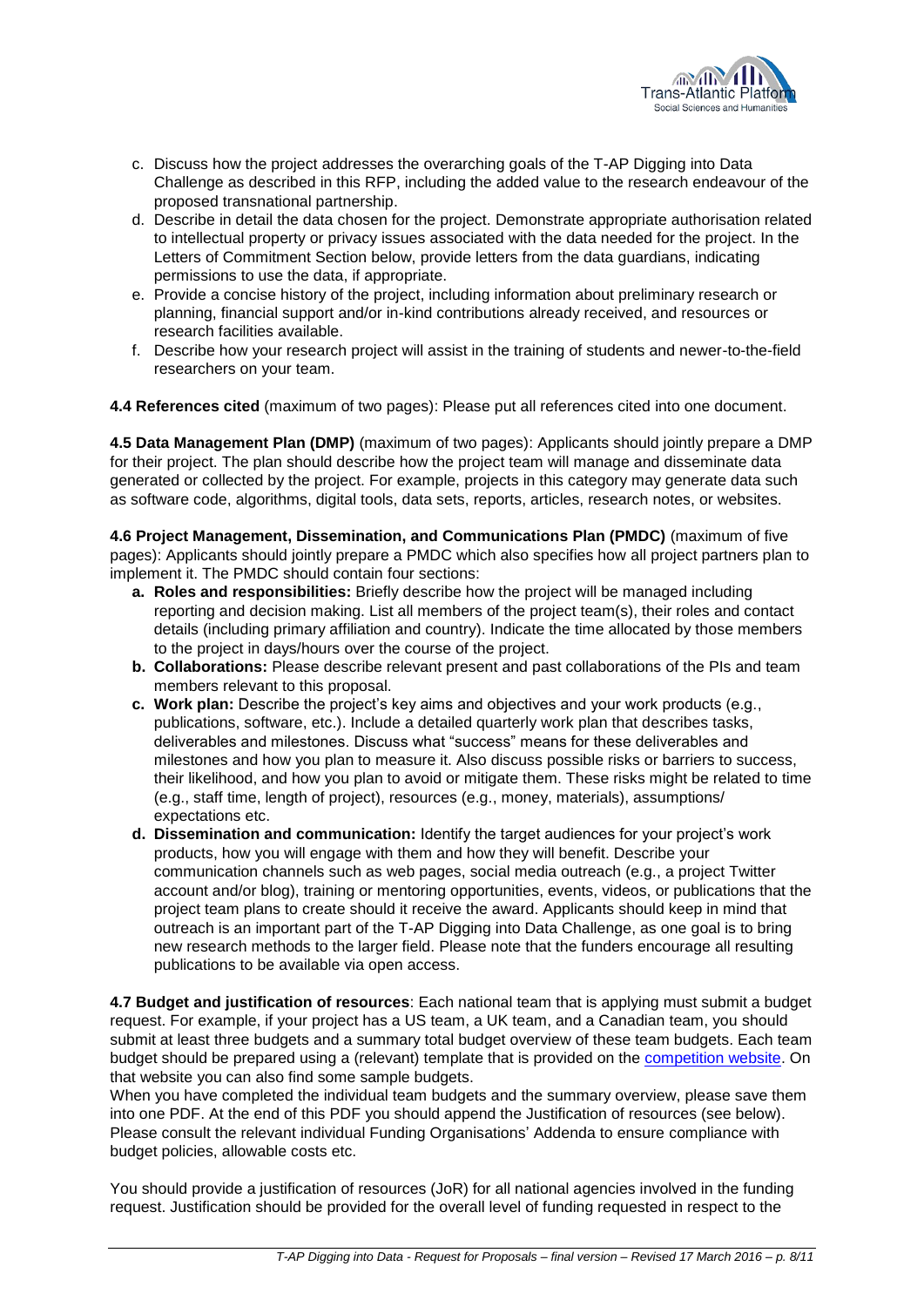

value added of the proposed research. The JoR should explain why the resources requested are appropriate for the research proposed taking into account the nature and complexity of the research proposal. The JoR should be no more than 1 page for each country participating in the project.

At the end of the grant period, the funders plan to sponsor a major conference to highlight all the funded projects. In your budget(s), please include funds for your Principal Investigators to travel to this conference. As the exact location has not been set yet, we recommend assuming it will be an international trip of approximately three nights.

If your project is selected for funding, you may be asked to provide additional funding documentation to clarify items in the budget.

**4.8 Résumés** (maximum length for one résumé is one page): Attach résumés for the Principal Investigators. You may use the format of your choosing. Regardless of format, please ensure that the résumé indicates all institutional affiliations, as this is required to ensure there are no conflicts of interest with peer reviewers. Please also include per PI a maximum of 10 most relevant publications and a listing of relevant present and recent collaborations/collaborators.

**4.9 Letters of commitment as appropriate**: A letter of commitment is typically written by a person or organisation that is committing something to your project: for example, giving you access to a collection of materials for your research or agreeing to make some kind of contribution to your project. Some Funding Organisations may also require commitment letters from the Principal Investigator's host institute. São Paulo team Principal Investigators must also append here the eligibility declaration they should request from FAPESP up to 45 days before the T-AP Digging into Data deadline. Please check the relevant national eligibility requirements.

**4.10 Appendices** (maximum of five pages): Attach any relevant samples, diagrams, or other materials critical to your project. Also attach any IRB/Ethics Review Board documentation, if appropriate. Note that the T-AP Digging into Data funders require that all funded research be conducted in accordance with relevant ethical and research integrity principles and be approved by the relevant ethical authorities. Please consult individual RFP Addenda for more information on each funder's ethics requirements.

#### **5. Evaluation criteria**

Proposals will be evaluated on the basis of the criteria below. Proposals must address all of these criteria as equally important.

- a. **Intellectual merit**: What is the potential for the proposed activity to advance knowledge and understanding and new insights within its own field or across different fields?
- b. **Quality, innovation and feasibility of the research plan**: Is the proposed project addressing new questions and/or new approaches? Is the research plan well-specified and feasible? Does the project provide value for money?
- c. **Broader impacts**: Does the proposal demonstrate the contribution that this project will make to society and/or to the pursuit of advancing academic inquiry?
- d. **Relevance to the challenge**: Does the project promise to meet the overarching goals of the T-AP Digging into Data Challenge? Those goals are listed on page 4.
- e. **Partnership and planning**: Does the proposal describe an effective and balanced transnational partnership? Is the partnership well coordinated and likely to extend beyond the funding period? Does the partnership have appropriate plans in place to address collaboration, data management, project planning and dissemination?
- f. **Sustainability**: Where relevant, does the proposal describe the sustainability of any resulting tools or other research outcomes beyond the life of the project?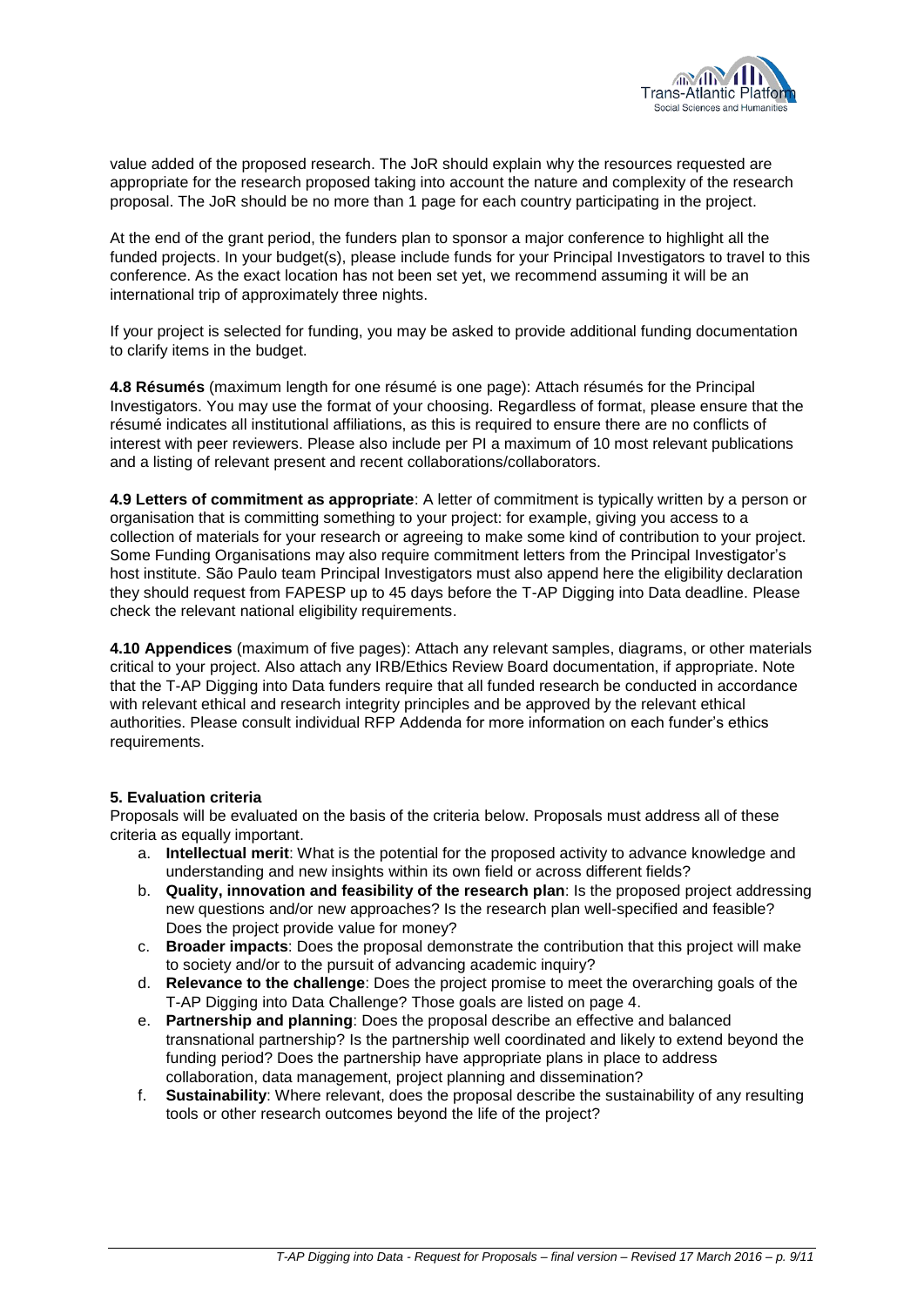

## **6. Evaluation procedure**

The T-AP Digging into Data Proposals will be evaluated by international experts and subsequently be reviewed and ranked by an international peer review panel. Together these criteria will be used to determine overall scholarly merit.

The evaluation process involves five steps:

- a. Eligibility check: The Call Secretariat, in cooperation with the national Funding Organisations, will assess all proposals after the deadline to ensure that they meet the call's formal criteria (e.g., date of submission; number of participating countries; inclusion of all necessary information; appropriate limits on length, etc.) and that applicants are eligible to submit proposals according to the rules of the relevant Funding Organisations.
- b. Expert peer review: Each eligible proposal will initially be remotely reviewed, according to the review criteria listed above, by at least two international experts in the field of research of the proposal.
- c. Review Panels: Panels will be formed, consisting of international experts chosen by the Funding Organisations. Panel members, taking into account the written input from the expert peer reviewers, will discuss the merits of each proposal using the review criteria as a guide and issue funding recommendations.
- d. Funders Forum: After the Review Panel meetings, representatives of the T-AP Digging into Data Funding Organisations will meet separately, as a group, to put together the recommended slate of projects to be funded. In determining the slate, the guiding principle will be scholarly merit. In case of a tie in the overall grade, the group of Funding Organisations may also address such considerations as institutional, disciplinary, and geographic balance with the goal of creating a "balanced portfolio".
- e. Funding decision: The funding decision will be subject to formal approval by the national/ regional T-AP Digging into Data Funding Organisations.

## *7. Award notification*

Once the funding slate is approved formally, each Funding Organisation will send out funding decisions to all relevant (main or co-) Principal Investigators and award the funds to support the approved projects according to its usual practice. Applicants will be notified by e-mail in April, 2017. The main Principal Investigator/coordinator will be sent by e-mail a copy of the evaluation of the joint project. Note that for some Funding Organisations the actual funding will be dependent on a Letter of Agreement to be signed by the organisations the research teams are associated with establishing how Intellectual property rights, confidentiality, and publications will be handled in the project.

## *8. Regulations for uses and dissemination of knowledge and information*

**8.1** Open access to research results is strongly encouraged and intended to improve and promote the dissemination of knowledge, thereby contributing to scientific discovery, fostering innovation and maximizing the return of public funding of research. Funding recipients are expected to ensure that their research data and peer-reviewed papers are freely accessible online in accordance with the policy of the relevant national funding rules and/or constraints on data openness, e.g., as defined by ethics committees.

**8.2** The following conditions will apply to all research projects that are funded under the T-AP Digging into Data framework.

- a. In any publication of results, mention must be made of the support received in the framework of the T-AP Digging into Data. ("This work was supported in the framework of the Trans-Atlantic Platform by the following Funding Organisations: …). The T-AP internet address <http://www.transatlanticplatform.com/> and appropriate acknowledgements to Funding Organisations should also be shown on the publication.
- b. All Principal Investigators must submit progress and financial reports following relevant Funding Organisation requirements. In addition, each progress report must include a section on the main (interim) results and outputs of the individual project and a section which should highlight the main (interim) results and outputs of the collaborative project as a whole.